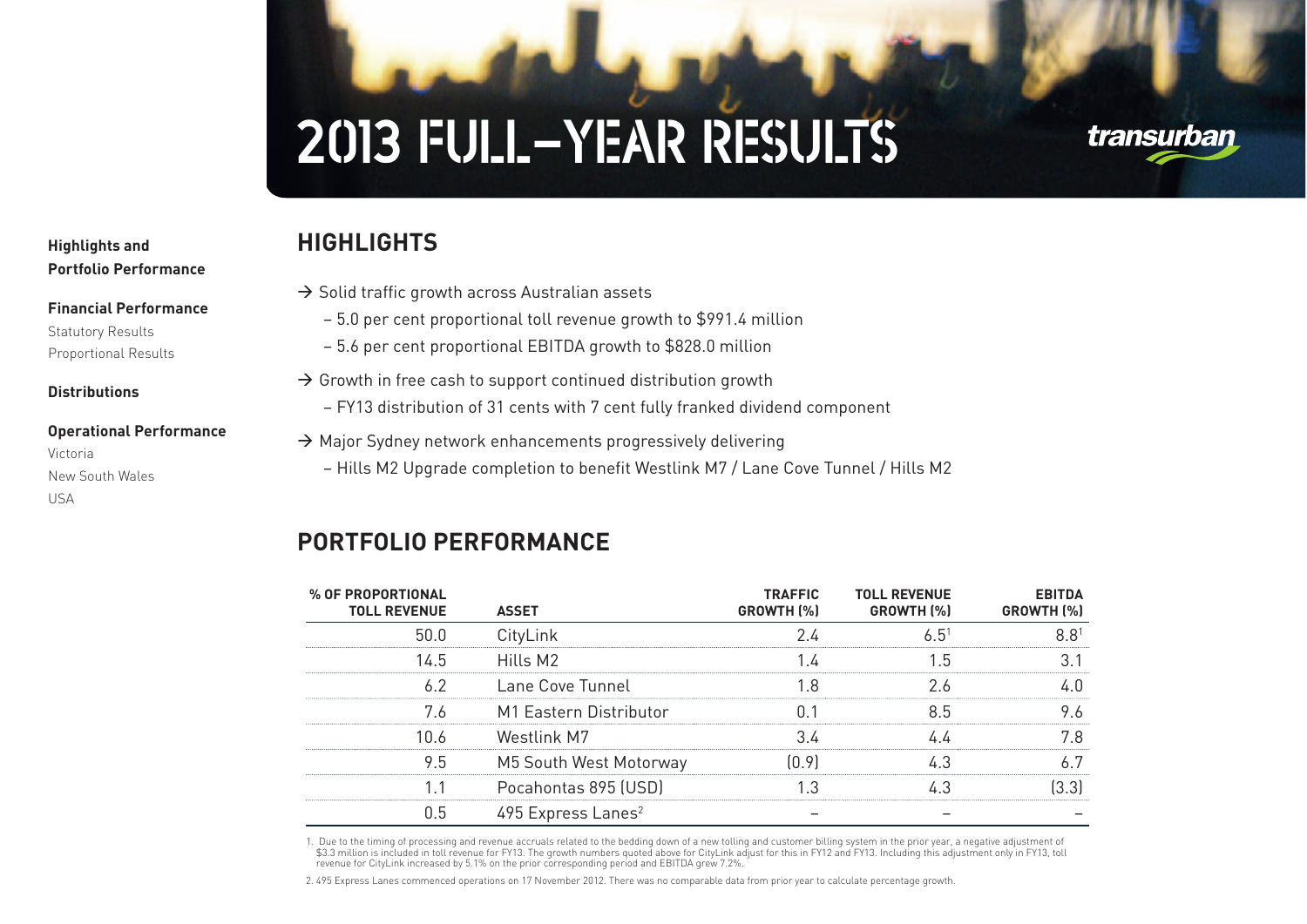## **1 Highlights and 2 Portfolio Performance**

**3 Financial Performance**

Statutory Results Proportional Results

### **4 Distributions**

#### **5 Operational Performance** Victoria

New South Wales USA

## **FINANCIAL PERFORMANCE**

## STATUTORY RESULTS

| Net profit               | $$174.5$ million | 198 1% <sup>1</sup> |
|--------------------------|------------------|---------------------|
| Toll revenue             | \$801.2 million  | /' '/%              |
| Fee & other road revenue | \$85.5 million   | 5.8%                |
| EBITDA (statutory basis) | \$676.2 million  |                     |

## PROPORTIONAL RESULTS<sup>2</sup>

| Net revenue                        | \$991.4 million | 5 በ%  |
|------------------------------------|-----------------|-------|
| Fee revenue                        | \$75.8 million  | 11 በ% |
| TTMS <sup>3</sup> & other revenue  | \$58.3 million  | 66 6% |
| Total direct costs                 | \$316.3 million | 12 6% |
| <b>EBITDA</b> (proportional basis) | \$828.0 million | 5.6%  |

1. An equity accounting charge of \$138.1 million was made in Transurban's statutory accounts for the year ended 30 June 2012, relating to a reduction in the carrying value of Pocahontas 895. This was a significant factor contributing to the increase in statutory net profit in FY13.

3. Tolling and Traffic Management Systems.



<sup>2.</sup> The Proportional result is the aggregation of the results from each asset multiplied by Transurban's percentage ownership as well as<br>contribution from central group functions. Proportional earnings before interest, tax, the primary measures used to assess the operating performance of Transurban, with an aim to maintain a focus on operating results and associated cash generation. It reflects the contribution from individual assets to Transurban's operating performance and permits a meaningful analysis of the underlying performance of Transurban's assets. The EBITDA calculation from the statutory accounts would not include the EBITDA contribution of the M5, M7 or DRIVe (equity accounted in the statutory results), which are meaningful contributors to Transurban's performance.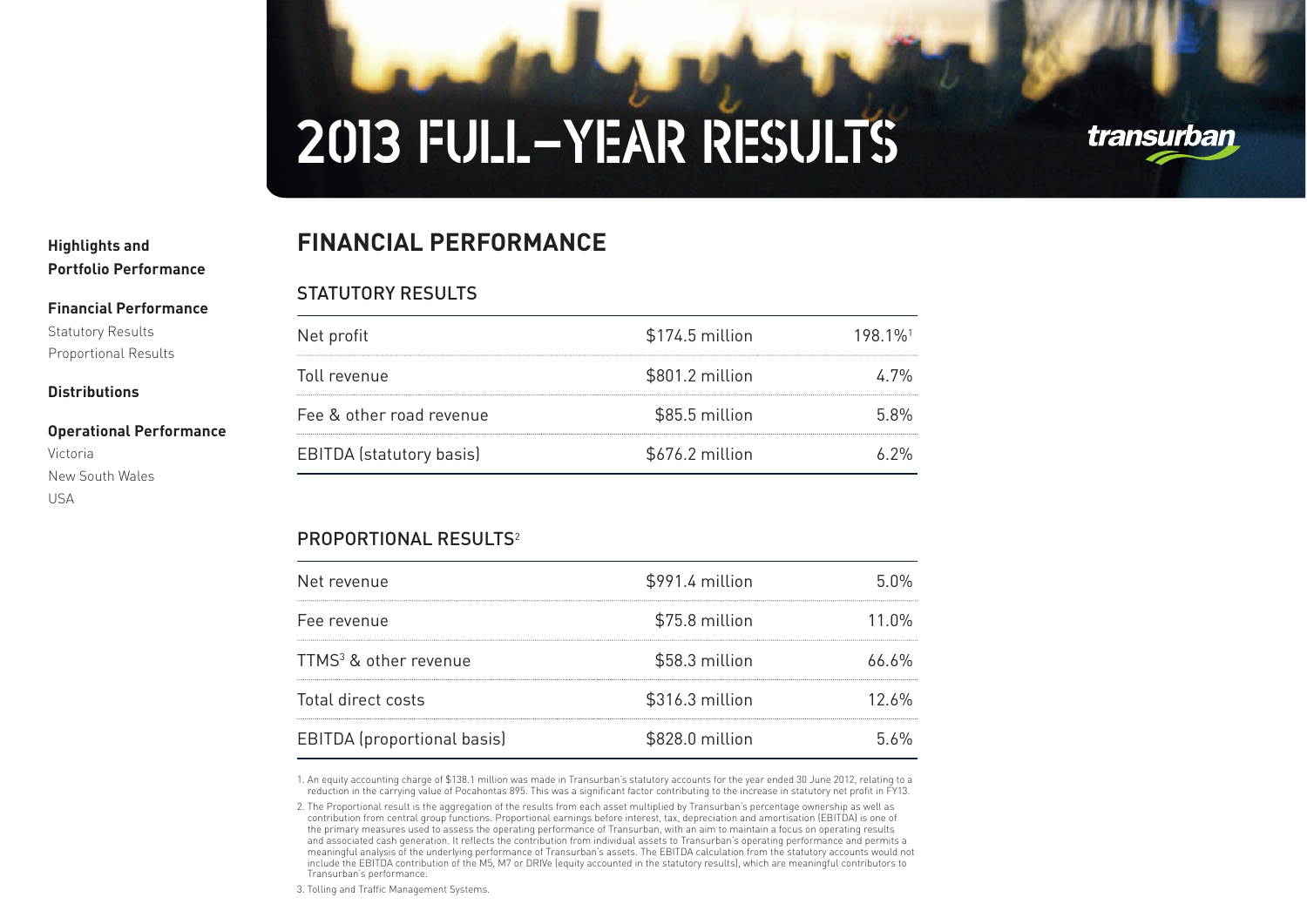## transurban

## **1 Highlights and 2 Portfolio Performance**

**3 Financial Performance**

**5 Operational Performance**

Statutory Results Proportional Results

**4 Distributions**

New South Wales

Victoria

USA

## **DISTRIBUTIONS**

- $\rightarrow$  FY14 distribution guidance of 34 cents
	- Expectation of 7 cent fully franked dividend component
	- Expected to be 100 per cent free cash covered
- $\rightarrow$  FY13 distribution of 31 cents
	- Includes 7 cent fully franked dividend component
	- 97 per cent free cash covered